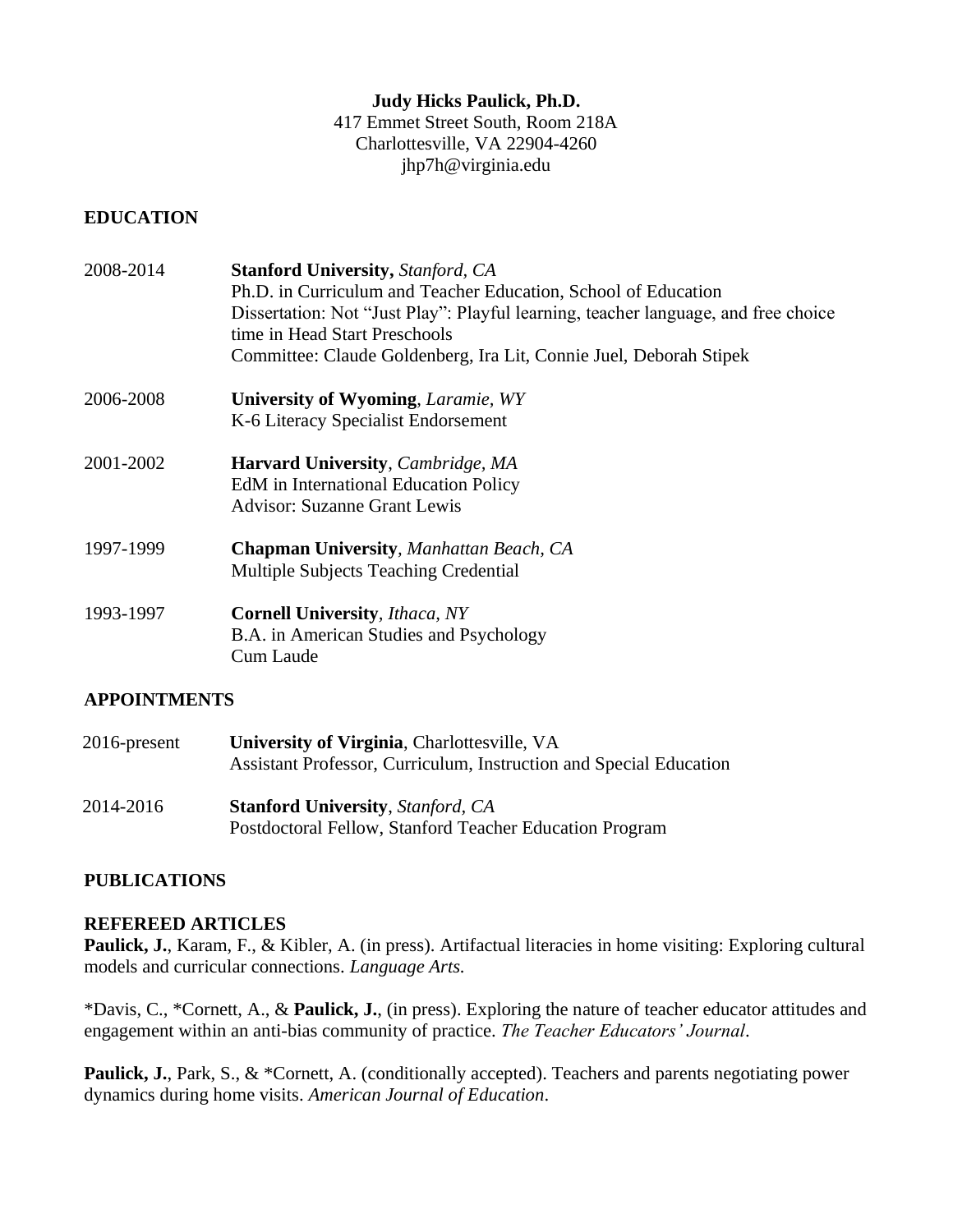Park, S., & **Paulick, J.** (2021). Relationship-building home visits: An inquiry into home visits as a practice of culturally sustaining pedagogy in urban schools. *Urban Education*.

\*Quinn, A., & **Paulick, J.** (2021). Nonfiction reading instruction of early-career teachers: Prevalence, quality, and characteristics. *Reading Research Quarterly.*

Kibler, A., **Paulick, J.**, Palacios, N., & \*Hill, T. (2020). Shared book reading in immigrant homes: Complexifying decoding. *Journal of Literacy Research, 52*(2), 180-208.

Paulick, J., \*Quinn, A., Kibler, A. Palacios, N., & \*Hill, T. (2020). Lessons for teachers: A wordless picturebook in the hands of one Mexican immigrant family. *TESOL Journal.* 10.1002/tesj.513

Kibler, A., Palacios, N., **Paulick, J.,** & \*Hill, T. (2020). Languaging among Latinx siblings in immigrant homes: Implications for teaching literacy. *Theory into Practice, 59*(1), 42-52.

\*Cornett, A., **Paulick, J.**, & Van Hover, S. (2020). Utilizing home visiting to support differentiated instruction in an elementary classroom. *School Community Journal, 30*(1), 107-138.

Myers, J. & **Paulick, J.** (2020). Examining decision-making in higher education: A study of teacher educators' choices within writing methods courses. *Excellence in Education, 9*(1), 5-31.

**Paulick, J.** (2019b). Teacher talk during children's play in Head Start preschools: Differences in quantity, differences in quality. *NHSA Dialog, 22*(2), 22-38.

**Paulick, J.**, Myers, J., \*Quinn, A., Couch, L., Dunkerly-Bean, J., Robbins, H., Sigler, H., & Ward-Parsons, A. (2019). A window into practice: Examining elementary writing methods instruction. *Teaching/Writing: The Journal of Writing Teacher Education, 6*(1), 57-75.

**Paulick, J.** (2019a). Articulating high quality free choice time in Head Start preschools: A framework to support professional development and classroom observations. *NHSA Dialog, 22*(1), 1-26.

Goldenberg, C., **Hicks, J.,** & Lit, I. (2013). Dual language learners: Effective instruction in early childhood. *American Educator, 37*(2), 26-29.

# **REFERREED CHAPTERS AND REPORTS**

**Paulick, J.**, Palacios, N., & Kibler, A. (2020). Supporting culturally and linguistically diverse families with children's transition to school. In Vorkapic, S. & LoCosale-Crouch, J. (Eds.) *Supporting Children's Wellbeing During the Early Childhood Transition to School*. Hershey, PA: IGI Global.

\*Hill., T., Palacios, N., \*Lucas, M., \*Dugan, S., Kibler, A.**,** & **Paulick, J.** (2020). Latinx siblings' social emotional support during shared reading. In M. Vasquez-Domingue & L. Cardozo-Gaibisso (Ed.), *Handbook of Research on Advancing Language Equity Practices within Immigrant Communities* (194- 218). Hershey, PA: IGI Global.

Goldenberg, C., Nemeth, K., **Hicks, J.**, Zepeda, M. & Cardona, L.M. (2013). Program elements and teaching practices for young dual language learners. in *California's Best Practices for Young Dual Language Learners: Research Overview Papers*. Sacramento: California Department of Education. [http://www.cde.ca.gov.](http://www.cde.ca.gov/)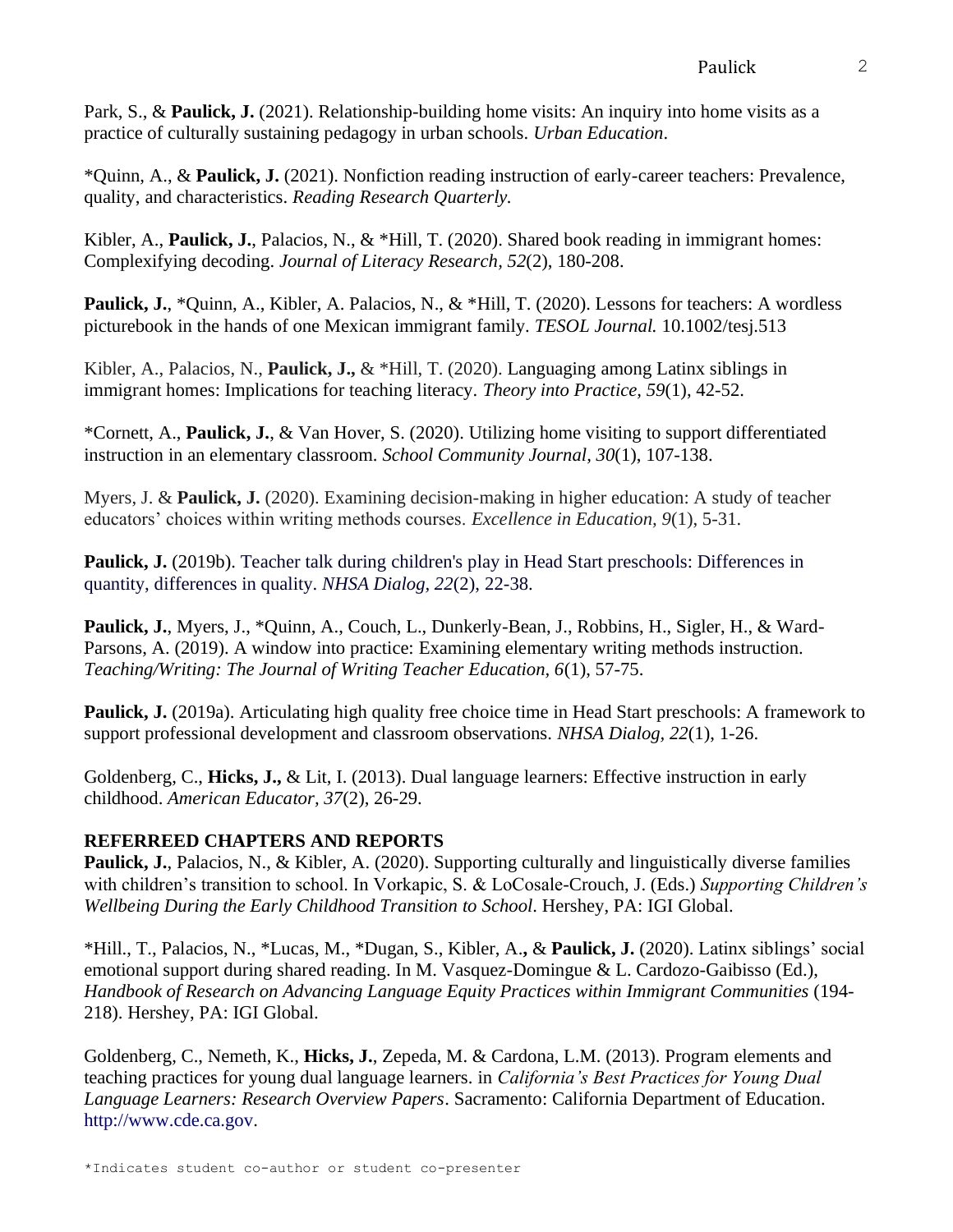Goldenberg, C., **Hicks, J.**, & Lit, I. (2013). Teaching young English learners. In R. Reutzel (Ed.) *Handbook of Research-based Practice in Early Childhood Education*. Guilford Press.

# **NON-REFEREED PUBLICATIONS**

Cohen, J., Cushing, M., Darcy, L., Hayes, L., **Paulick, J.**, & Waddell, K. (2022). Tools for equitable reading instruction: Text-based comprehension.

Cohen, J., Cushing, M., Darcy, L., Hayes, L., **Paulick, J.**, & Waddell, K. (2022). Tools for equitable reading instruction: Foundational reading.

**Paulick, J.** (2019c). Supporting dual language learners' language development using relevant teacher talk during playtime. *NHSA Dialog, 22(2).*

Bailey, S., McCarthy, R., Barko-Alva, K., Bender, J., Carson, J., Childress, C. Krause, G., Krause, T., Massaro, V., Mendizabal, P., Montalvo, L., Moran-DeWald, E., Murphy-Judy, K., **Paulick, J.**, Preusse-Burr, B., Staudt, B., Yeskey, L. (2019). *K-12 Dual Language Immersion Guidance in Virginia*. Richmond, VA: Virginia Department of Education.

**Paulick, J.** (2019d). Gentle facilitation of free choice time: Supporting children's development during authentic play. *NHSA Dialog, 22*(1).

Jirout, J., Vitiello, V., Zumbrunn, S., & **Paulick, J.** (2018). Curiosity in Classrooms (CiC) Coding Protocol. *Databrary*. Retrieved November 30, 2021 from <http://doi.org/10.17910/b7.1377>

**Hicks, J.** & Goldenberg, C. (2014). What factors do administrators need to know to choose the best program models for the population, resources, and staff abilities they have? In K. Nemeth (Ed.) *Young dual language learners: A guide for preK-3 leaders*. NJ: Caslon.

# **MANUSCRIPTS UNDER REVIEW**

**Paulick, J., \*Hill, T.Y., & \*Lucas, M. (revise and resubmit). Asset-framed teacher home visits:** Teachers validating families in service of authentic relationships.

Lucas, M., Quinn, A., Palacios, N., **Paulick, J.**, & Kibler, A. (revise and resubmit). Parent-teacher communication about bilingualism and biliteracy during home visiting.

**Paulick, J.**, \*Quinn, A., & \*Davis, C. (under review). Developing culturally responsive teaching selfefficacy through engaged, asset-based teacher preparation.

Sebastian, R. & **Paulick, J.** (under review). "You're both human": Supporting teachers' engagement with families.

# **PUBLICATIONS IN PREPARATION**

**Paulick, J.**, Sebastian, R. & \*Davis, C. Relationship-building talk moves during teachers' interactions with families.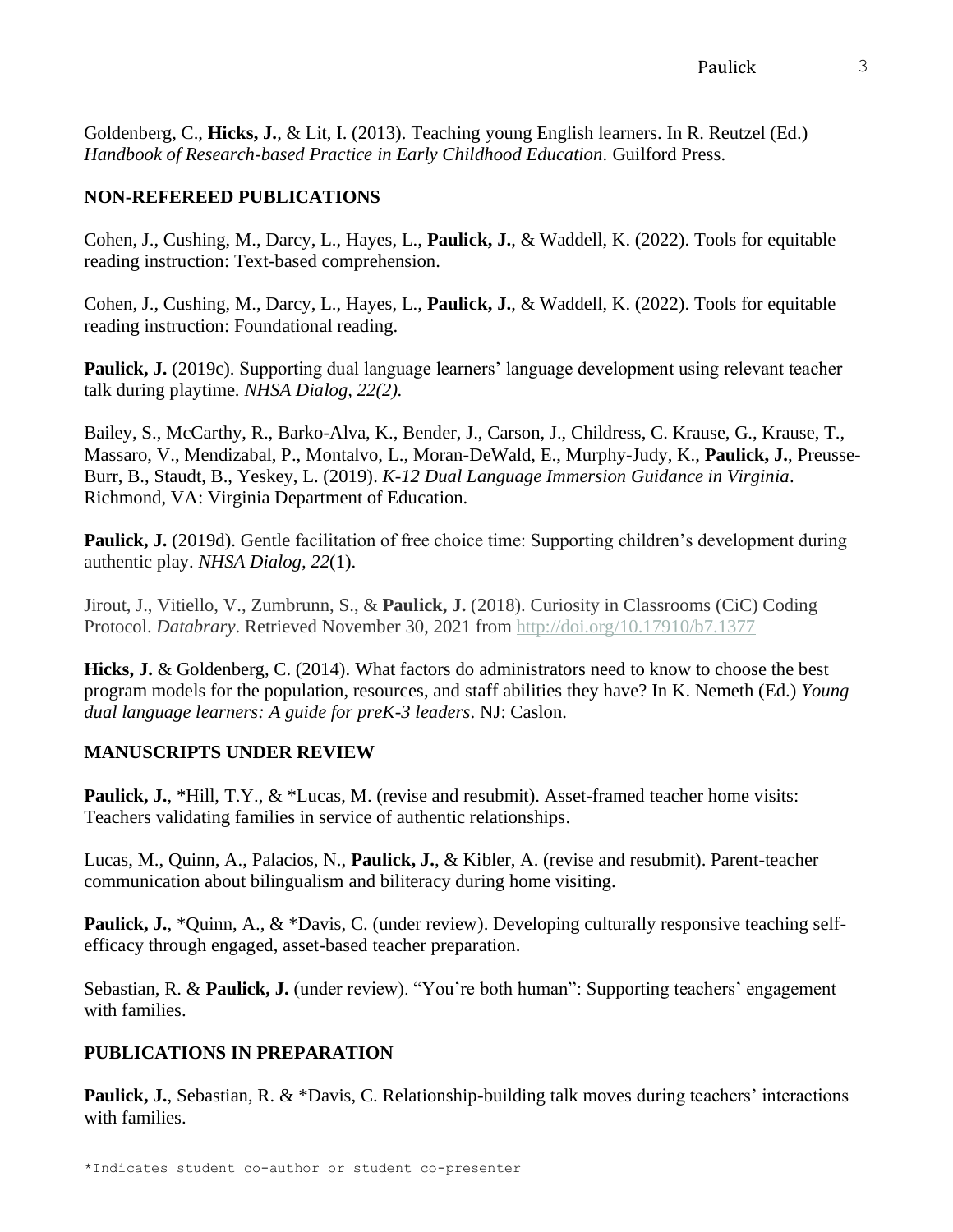**Paulick, J.** & Park, S. Culturally sustaining home visits. *Encyclopedia of Social Justice in Education.*

#### **FUNDED GRANTS**

Double Hoo Research Grant (2021-22) **\$2,200** Title: Capturing Family Perspectives During Home Visiting Role: **Faculty Sponsor** (PIs, Melissa Lucas and Arnaldo Sandoval) Objective: Capture and understand culturally and linguistically marginalized families' perspectives during home visiting through observations and family interviews.

Charles and Lynn Schusterman Family Foundation (2020-23) **\$1,248,208**

Title: Assessing the Teaching of Foundational Reading Skills

Role: **Co-Principal Investigator** (PI, Julie Cohen)

Objective: Develop observational measures of standard-aligned teaching practices in elementary reading and analyze the relationship between observational scores and a range of teacher, classroom, and school level variables.

Jefferson Trust at University of Virginia (2020-22) **\$10,000**

Title: 'Stepping Out' into Deeper Understandings of Marginalized Families: Home Visits in Service of Equity

#### Role: **Principal Investigator**

Objective: Supporting current pK-5 teachers in a large, diverse school in conducting culturally responsive home visits. Using simulation technology to build and assess relationship-building talk moves.

Virginia Department of Education Clinical Faculty Program Grant (2020) **\$27,495**

Title: Mentoring Novice Teachers: Facilitating Engagement and Growth

#### Role: **Principal Investigator**

Objective: Supporting mentor teachers in developing coaching skills: engaging in difficult conversations with mentees, using the CLASS tool to support mentee growth, and supporting mentees in engaging respectfully and responsively with culturally and linguistically diverse families.

UVA School of Education Innovative, Developmental, Exploratory Award (IDEA) (2019-20) **\$10,000** Title: Supporting Elementary Teachers' Engagement with Minoritized Families Role: **Principal Investigator** 

Objective: Working with teacher educators from across Virginia to create, pilot, and study an anti-bias module for preservice teachers to engage in culturally responsive practice.

VIVA Course Redesign Grant (2020-21) **\$29,500**

Title: Creating an Interactive Family and Community Engagement OER for Future and Novice Teachers

#### Role: **Co-Principal Investigator** (PI: Adria Hoffman)

Objective: Creating and studying, along with colleagues at 3 VA institutions, an interactive Open Education Resource for future and novice teachers to learn how to engage in culturally responsive family and community engagement.

University of Virginia Provost's Flash Funds Grant (2017-19) **\$8,570**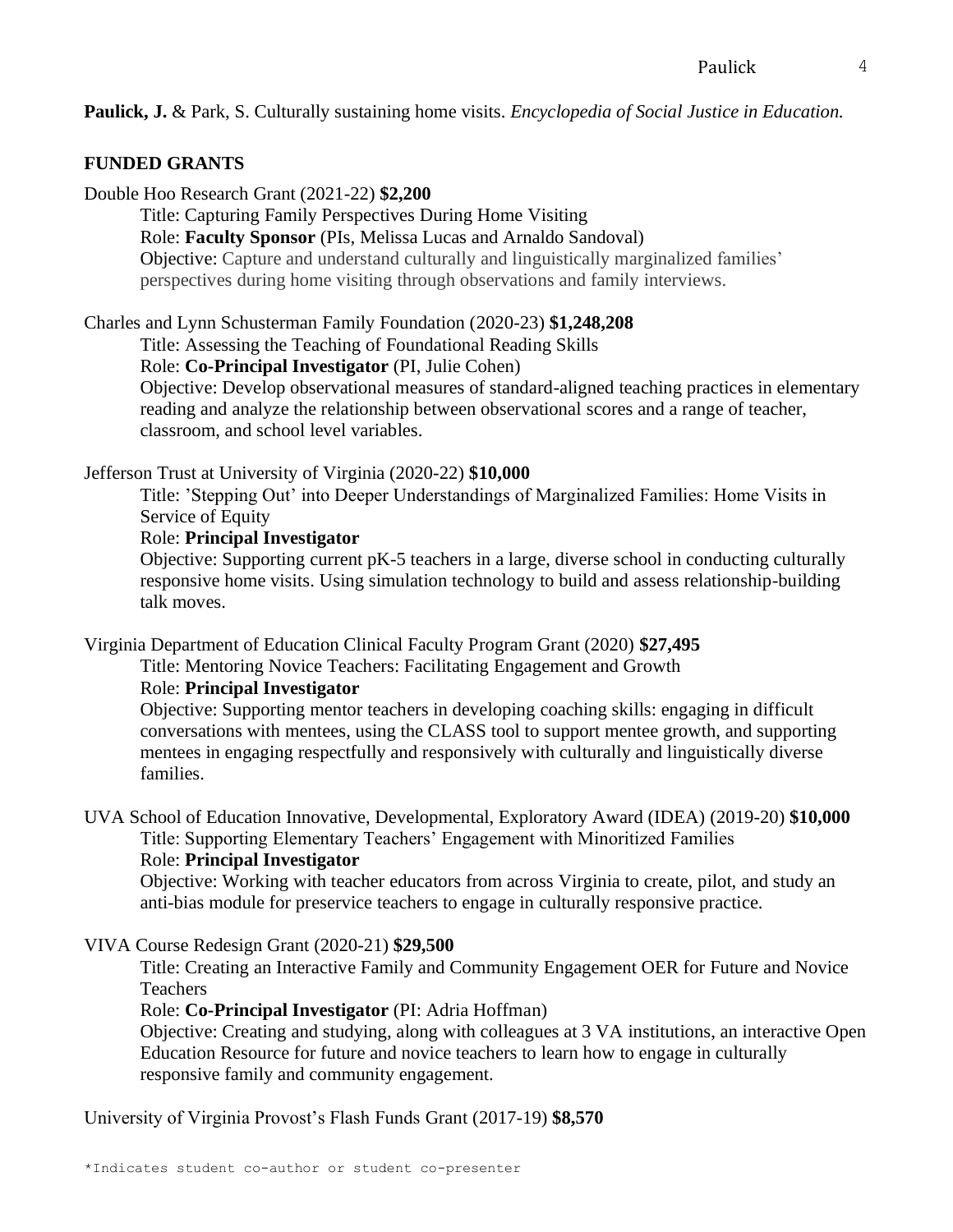Title: Supporting Local Teachers and Curry Teacher Candidates to Engage with Diverse Role: **Principal Investigator** Objective: Developed a culturally responsive home visiting curriculum focused on relationshipbuilding and assets-framing; trained and studied 15 mentor teachers.

4-VA Foundation (2017-18) **\$10,000**

Title: In Search of Effective Practices and Pedagogies in Elementary Writing Methods Courses in the Commonwealth

Role: **Co-Principal Investigator**

Objective: Surveyed, interviewed, and observed the writing methods instruction of teacher educators across universities in Virginia.

Stanford University Dissertation Support Grant (2013) **\$6,000**

# **FELLOWSHIPS**

Gerald J. Lieberman Fellowship, Stanford University. (2013) **\$50,000**

Awarded to a single doctoral student from the Graduate School of Education whose research accomplishments, teaching, and service demonstrate their potential for becoming an academic leader.

I. James and Viola Lewis Quillen Fellowship, Stanford University. (2009) **\$12,000**

# **AWARDS**

| 2021       | Arthur J. Applebee Award for Excellence in Research on Literacy   |
|------------|-------------------------------------------------------------------|
|            | <b>Literacy Research Association</b>                              |
| 2020, 2021 | <b>Lasting Legacy Award</b>                                       |
|            | School of Education and Human Development, University of Virginia |
| 2013       | <b>Award for Outstanding Teaching and Mentoring</b>               |
|            | Graduate School of Education, Stanford University                 |
| 2004       | <b>Instructor of the Year</b>                                     |
|            | Tonga Institute of Education                                      |

# **NATIONAL CONFERENCE PRESENTATIONS**

**Paulick, J.**, \*Lucas, M., \*Hill, T., Palacios, N., & Kibler, A. (2022). Developing Home Visiting Skills to Support Equity-Oriented Collaboration with Linguistically Diverse Families. Presentation at the annual convention of the American Educational Research Association. San Diego, CA.

**Paulick, J., Sebastian, R., & \*Blain, C. (2022).** Using Mixed-Reality Simulations to Develop Preservice Teachers' Family Engagement Skills. Presentation at the annual convention of the American Educational Research Association. San Diego, CA.

Blain, C., Cornett, A., & **Paulick, J.** (2022). Exploring the Nature of Teacher Educator Attitudes and Engagement Within an Anti-Bias Community of Practice. Presentation at the annual convention of the American Educational Research Association. San Diego, CA.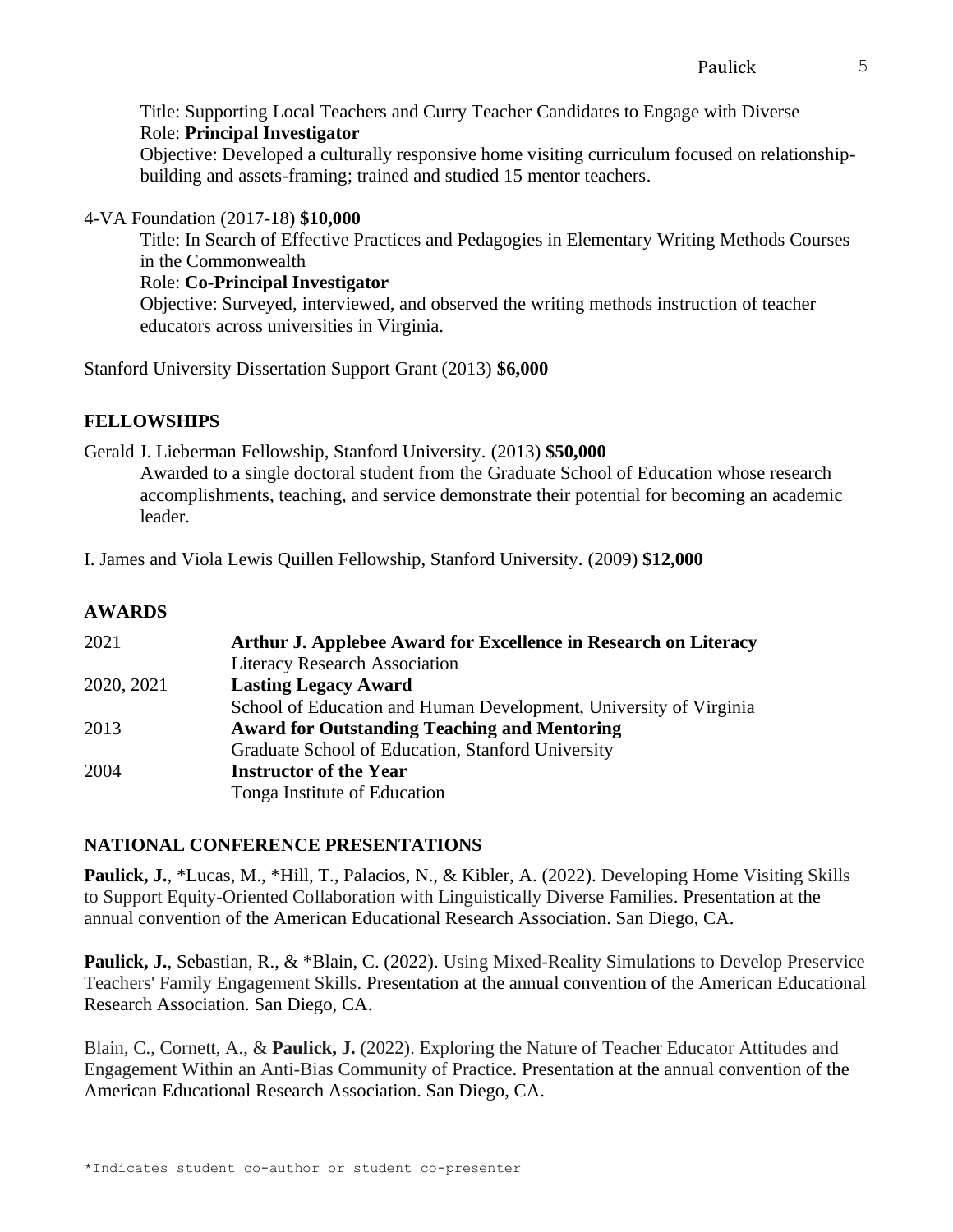**Paulick, J.,** Park, S., & \*Cornett, A. (2022). Examining and interrupting the power dynamics between teachers and diverse families during home visits. International Roundtable on School, Family, and Community Partnerships. San Diego, CA.

Karam, F., **Paulick, J.**, Kibler, A. (2022). Everyday objects and home visits: Windows into diverse cultural models. Presentation at the annual convention of TESOL. Accepted byt withdrawn because of Covid-related issues.

**Paulick, J.**, Karam, F., & Kibler, A. (2021). Teachers' artifactual literacies in support of asset pedagogies: Seeing families' cultural models during home visits. Presentation at the annual convention of the Literacy Research Association. Atlanta, GA.

**Paulick, J.** (2021). Relationship-building virtual home visits: Disrupting false narratives and inviting partnership. Presentation at the annual convention of the Literacy Research Association. Atlanta, GA.

Paulick, J., Palacios, N., Kibler, A., \*Lucas, M., \*Hill, T. (2021). Asset-framed teacher home visits: Supporting equity-oriented partnerships with diverse families. Presentation at the annual convention of the American Educational Research Association. Virtual conference.

\*Lucas, M., Palacios, N. \*Quinn, A.M., **Paulick, J.**, Kibler, A. (2021). Parent-teacher communication about bilingualism and biliteracy during home visiting. Presentation at the annual convention of the American Educational Research Association. Virtual conference.

**Paulick, J.** & \*Quinn, A. (2020). Re-imagining the elementary teaching seminar: Hands-on anti-bias work to support engaging with families and communities. Presentation at the annual convention of the American Association of Colleges for Teacher Education. Atlanta, GA.

**Paulick, J.** & \*Quinn, A. (2020). Engaging with diverse families and communities: Hands-on training in the teaching seminar. Presentation at the annual convention of the American Educational Research Association. San Francisco, CA (Conference cancelled due to COVID-19).

**Paulick, J**., Palacios, N., & Kibler, A. (2020). Developing home visiting skills to support equityoriented collaboration with linguistically diverse families. Presentation at the annual convention of the American Educational Research Association. San Francisco, CA (Conference cancelled due to COVID-19).

\*Lucas, M., \*Quinn, A., **Paulick, J**., Palacios, N., & Kibler, A. (2020). Teachers and families in twoway immersion programs: Discussing language and literacy development. Society for Research in Child Development, Special Topics Meeting, Rio Grande, Puerto Rico (Conference rescheduled due to COVID-19).

**Paulick, J.,** \*Quinn, A., Kibler, A., Palacios, N., \*Hill, T. (2019). What a multilingual family can teach researchers and teachers about engaging with wordless picturebooks. Presentation at the annual convention of the Literacy Research Association. Tampa, FL.

\*Cornett, A., **Paulick, J.**, & van Hover, S. (2019). Beyond the ivory tower and schoolhouse doors: Expanding notions of place with teacher home visits. Presentation at the annual convention of the College and University Faculty Assembly Annual. Austin, TX.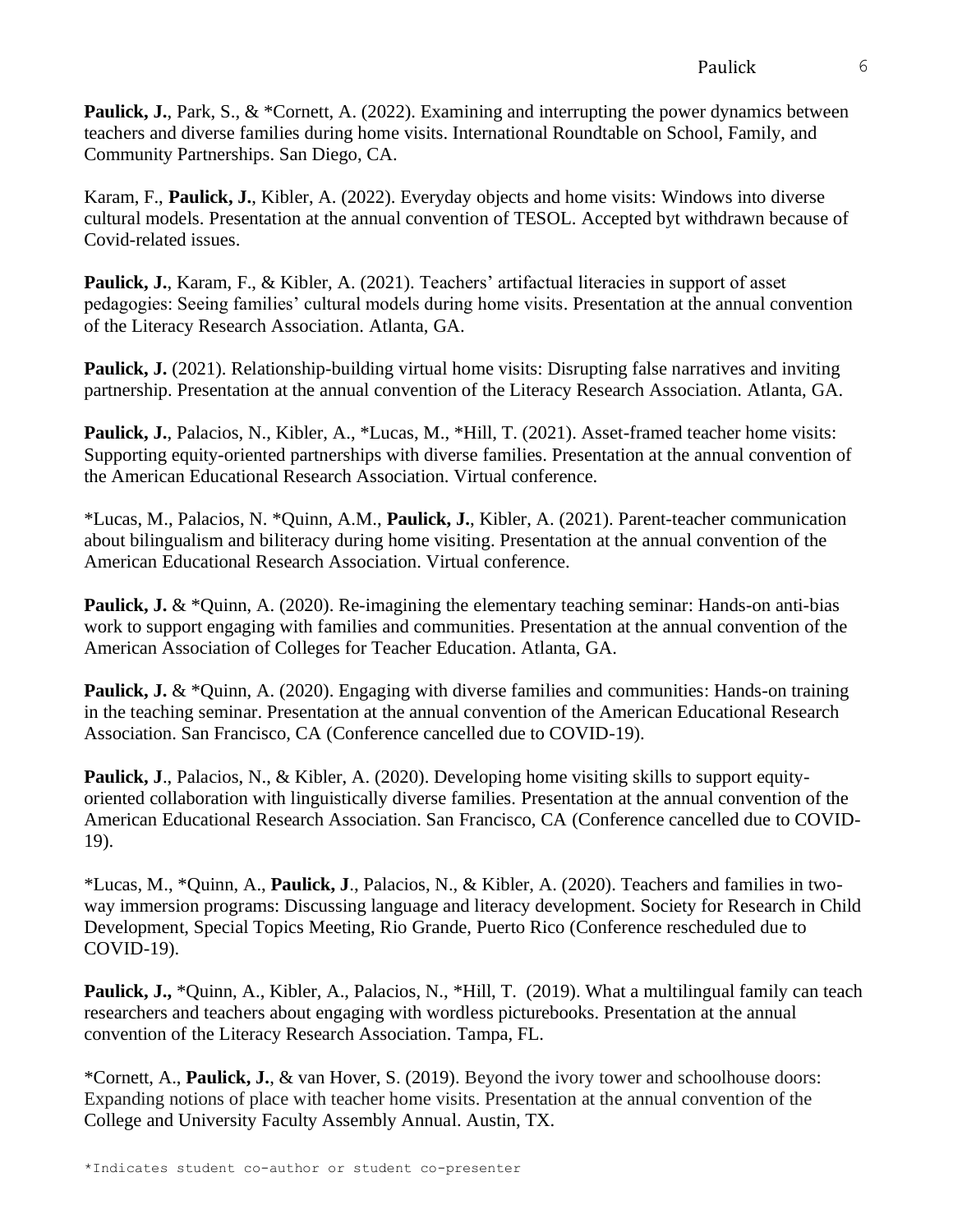**Paulick, J., & \*Quinn, A. (2018). The power and potential of multiple grammars in language arts** methods. Presentation at the annual convention of the Literacy Research Association. Indian Springs, CA.

Myers, J., & **Paulick, J.** (2018). Examining teacher educators' decision making within writing methods courses. Presentation at the annual convention of the Literacy Research Association. Indian Springs, CA.

**Paulick, J.**, Johnson, E., \*Kayser, A., \*Cornett, A. (2018). Preparing preservice teachers to engage with communities through work in the elementary teaching seminar. Presentation at the 19<sup>th</sup> Annual Roundtable on School, Family, and Community Partnerships. New York, NY.

Kibler, A., **Paulick, J.**, Palacios, N., & \*Hill, T. (2018). Transcultural syncretic fluency practices: Dynamic sibling apprenticeships into and beyond reading fluency in Mexican and Honduran immigrant homes. Presentation at the annual convention of the American Educational Research Association. New York, NY.

**Paulick, J.** & Myers, J. (2018). Investigating writing methods preparation for elementary teacher candidates. Presentation at the annual convention of the American Association of Colleges for Teacher Education. Baltimore, MD.

**Paulick, J.** & Myers, J. (2017). Bridging the theory-practice gap in elementary teacher preparation. Presentation at the annual convention of the Literacy Research Association. Tampa, FL.

**Paulick, J.** (2017). Playing with words: Teacher language during children's playtime. Presentation at the annual convention of the American Educational Research Association. San Antonio, TX.

**Paulick, J.** (2016). Illustrating the range of teacher language during child-directed playtime in Head Start preschools. Presentation at the annual convention of Literacy Research Association. Memphis, TN.

**Paulick, J.** (2016). The teacher as touchstone and guidepost: Facilitating child-directed playtime in Head Start preschool classrooms. Presentation at the annual convention of the American Educational Research Association. Washington, D.C.

**Paulick, J.** (2015). Teacher talk during unstructured playtime: Supporting children's language development. Presentation at the annual convention of Literacy Research Association. San Diego, CA.

**Paulick, J.** (2014). Time to play? Playtime and language development. Presentation at the annual convention of WIDA. Atlanta, GA.

**Hicks, J.** (2014). Tell me more: Teacher language during playtime in Head Start classrooms. Presentation at the annual convention of the American Education Research Association. Philadelphia, PA.

**Hicks, J.** (2014). Playful learning playtime: Preparing teachers to "do" playtime well. Presentation at the annual convention of the American Association of Colleges for Teacher Education. Indianapolis, IN.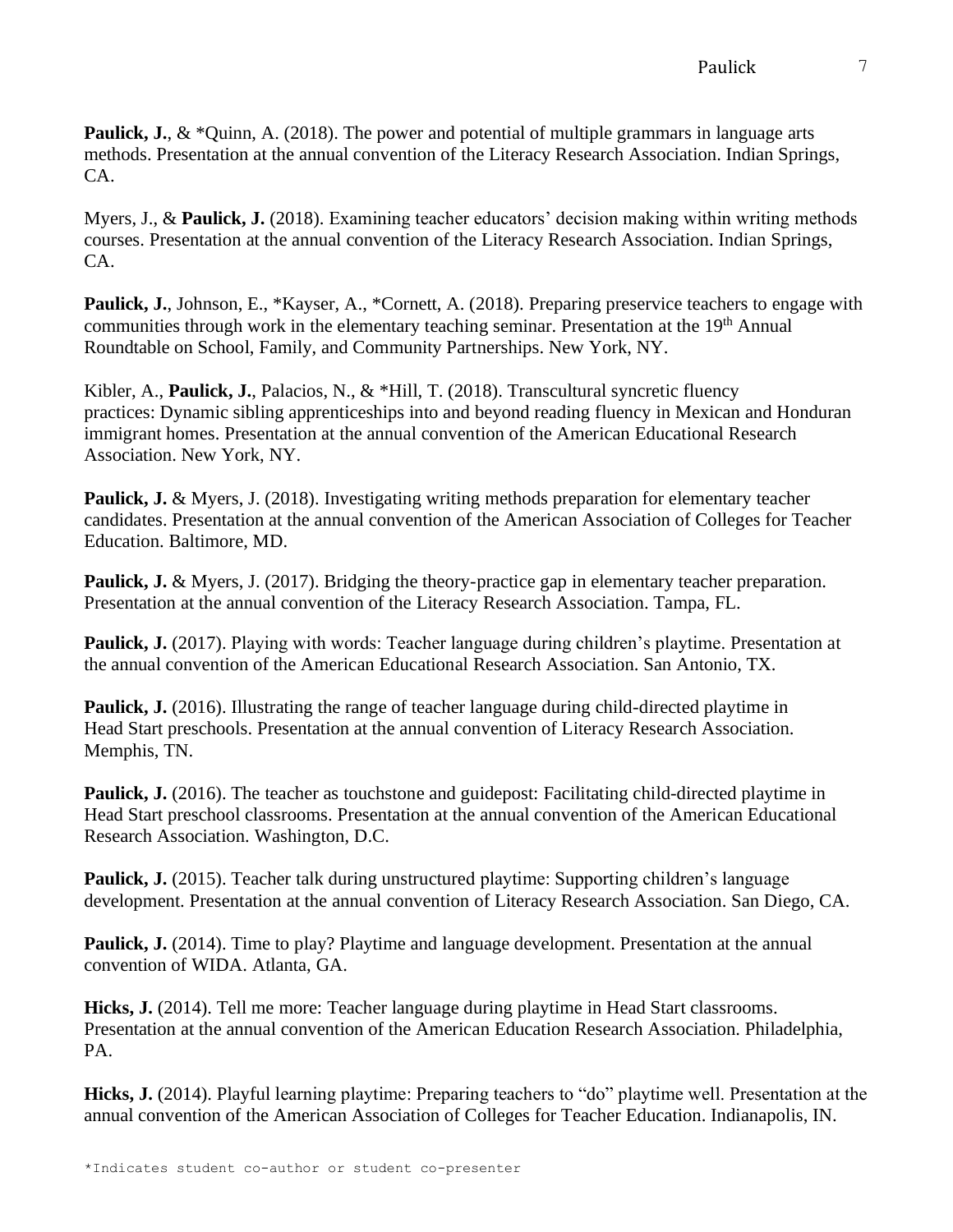**Hicks, J.** (2014). Playtime in preschools: Developing language equitably for DLLs? Presentation at the annual convention of the National Association of Bilingual Education. San Diego, CA.

**Hicks, J.** (2013). Taking a closer look at play: Measuring elements of Playful Learning in early childhood settings. Presentation at the annual convention of the American Education Research Association. San Francisco, CA.

**Hicks, J.** (2012). Is literacy a choice? Language, literacy, and equity in choice-based preschool. Presentation at the annual convention of the International Reading Association. Chicago, IL.

# **REGIONAL CONFERENCE PRESENTATIONS AND INVITED TALKS**

**Paulick, J**., \*Quinn, A., \*Davis, C., Cipolletti, L., Gustafson, G., Sharifian, M., Sigler, H. (2020, accepted). Assets-framing and cultural competence-building through hands-on work in the Elementary Teaching Seminar. Presentation at the ATE-VA Conference. Richmond, VA.

Lucas, M.\*, Quinn, A.\*, **Paulick, J.,** & Kibler, A. (2019). Teachers and families in two-way immersion: Discussing language and literacy development. Presentation at the Virginia TESOL Conference. Charlottesville, VA.

Hoffman, A., **Paulick, J.**, \*Quinn, A., Geyer, S., Casey, E. (2019). Supporting emerging professionals' engagement with communities. Presentation at the Innovations in Pedagogy Summit. University of Virginia.

**Paulick, J., & \*Quinn, A. (2019). Preparing Virginia's preservice teachers to engage in assets-framed** ways with minoritized families and communities. Presentation at the convention of the Virginia Association of Colleges for Teacher Education. Richmond, VA.

\*Cornett, A., Van Hover, S., & **Paulick, J.** (2018). Supporting and enriching learners: Home visits and culturally responsive teaching. Presentation at the annual conference of the Virginia Council for the Social Studies. Roanoke, VA.

\*Quinn, A. & **Paulick, J.** (2018). Illuminating power systems, valuing minoritized students. Innovations in Pedagogy Summit. University of Virginia.

**Paulick, J.** & Myers, J. (2018). Considering effective instruction in elementary teacher preparation: The case of writing methods. Presentation at the convention of the Virginia Association of Colleges for Teacher Education. Williamsburg, VA.

Paulick, J. (2017). Moving from PACT to EdTPA: Foregrounding student learning. Presentation to the Stanford Teacher Education Program. Stanford, CA.

Williamson, P., Sullivan, S., & **Paulick, J.** (2015). Beyond subject matter knowledge: Knowing who we teach. Presentation at Stanford's Year of Learning: Great Teaching Showcase. Stanford, CA.

**Paulick, J.** (2014). Research describing and supporting Playful Learning: Why we need it and how we might study it. Bing Summer Institute. Stanford, CA.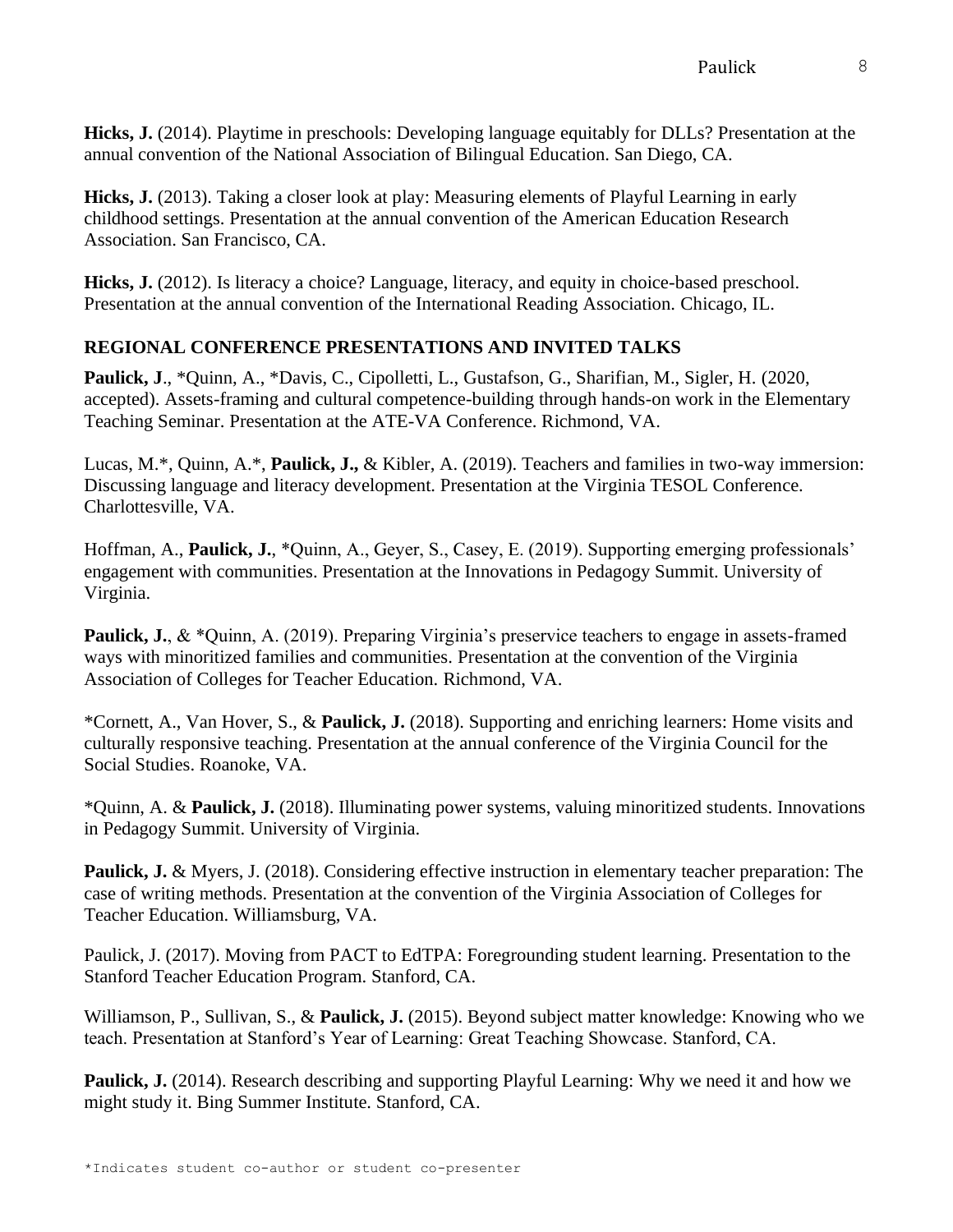#### **TEACHING**

| 2016-Present | <b>Instructor:</b>                                                                                                           |
|--------------|------------------------------------------------------------------------------------------------------------------------------|
|              | EDIS 5300: Elementary Language Arts Methods                                                                                  |
|              | EDIS 5871: Elementary Seminar: Engaging with Families and Communities;<br>Developing as a Professional                       |
|              | EDIS 5881: Teaching Internship: Elementary                                                                                   |
| 2011-2016    | Teaching Fellow: 2015, 2014; Teaching Assistant: 2012, 2011                                                                  |
|              | Autumn Teaching Seminar: "Curriculum Development"                                                                            |
|              | Teaching Fellow: 2015, 2014, 2013; Teaching Assistant: 2012, 2011<br>Winter Teaching Seminar: "Assessment"                   |
|              | Teaching Assistant: 2011-2015<br>Spring Teaching Seminar: Home-School Partnerships and the Political Context of<br>Schooling |
| 2010-2016    | Lecturer: 2015; Teaching Assistant: 2010-2014<br><b>Curriculum and Instruction: Reading Development</b>                      |
|              | Lecturer: 2015; Teaching Fellow: 2013; Teaching Assistant: 2012, 2010<br>Curriculum and Instruction: Reading Pedagogy        |
|              | <b>Teaching Assistant: 2010</b><br>Curriculum and Instruction: Writing Instruction and Critical Literacies                   |
| 2009-2011    | <b>Teaching Assistant</b><br>Educational Sociology: "Seeing A Child Through Literacy"                                        |
| 2002-2004    | Lecturer: Tonga Institute of Education, Nuku'alofa Tonga                                                                     |
| 2000-2001    | Teaching Fellow: Jarrow Montessori School, Boulder CO                                                                        |
| 1997-2000    | Teacher and Grade Level Chair: Third Grade, C.A. Dickison Elementary School,<br>Compton CA                                   |

# **PROFESSIONAL ORGANIZATION MEMBERSHIPS**

American Educational Research Association Literacy Research Association American Association of Colleges for Teacher Education Virginia Association of Colleges for Teacher Education

# **NATIONAL SERVICE**

# **Editorial Review Board,** Reading Teacher